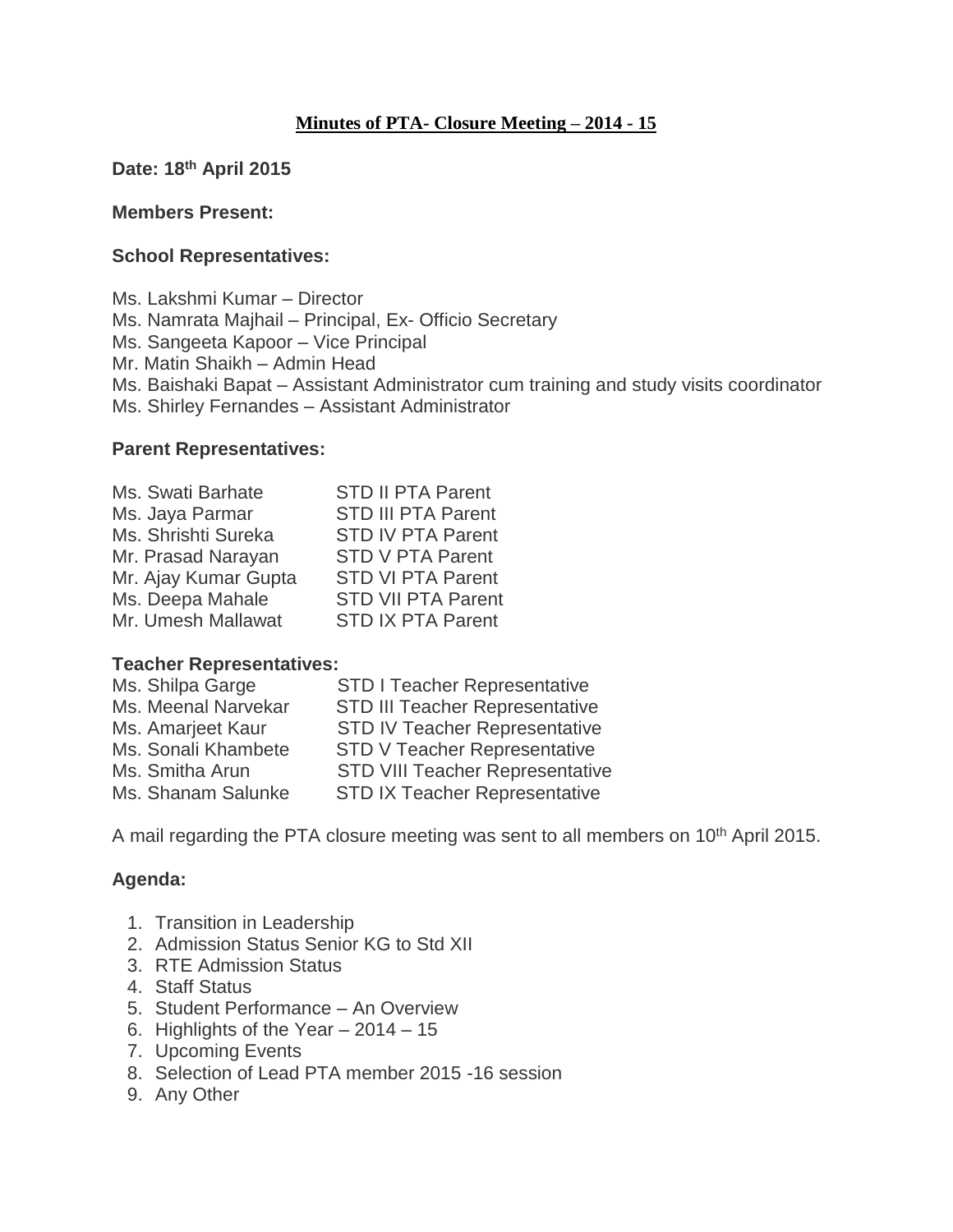### **Minutes of the Meeting:**

- $\triangleright$  Ms. Namrata Majhail (Principal), as the ex- officio Secretary of PTA, conducted the PTA meeting and welcomed all the members present. She announced the agenda for the meeting.
- $\triangleright$  Ms. Namrata Majhail made a presentation  $-$

# **Highlights of the presentation -**

# **Admission Overview -**

- Break of the admissions taken was shared
- Class XI admission status
- Division  $A$  filled up 40 seats
- $\bullet$  Division B in process

# **RTE Admission Status -**

### **Staff Status -**

- We have 162 staff on roll.
- The logic of attrition was given.
- Reasons for substitution in April were explained.
- Lakshmi di explained the peculiar situation of March cycle and the bottle neck that arises in April. The situation will be reviewed in July.
- The realities are B.ED exams and CBSE correction because of which teacher absenteeism is on the rise in April.
- In order to combat this situation, the school will request teachers who are leaving for personal reasons to extend their tenure till April end.
- The get to know me can happen in June wherein the parents will meet the new teacher.
- PGT category teachers have to start school mid- May, so this May policy is one of the reasons to loose teachers in this category.
- The new teachers are coming in with expertise and experience.

# **Student Performance Overview -**

- Efforts will be made to improve the grades, bring them to A1, A2, B1 and B2 bracket.
- Detaining students is not in the best interest of the student and the school.
- Bridge gap programs will be introduced.
- Two students were detained in Grade IX.
- The goal of the school is that no child will score below B2.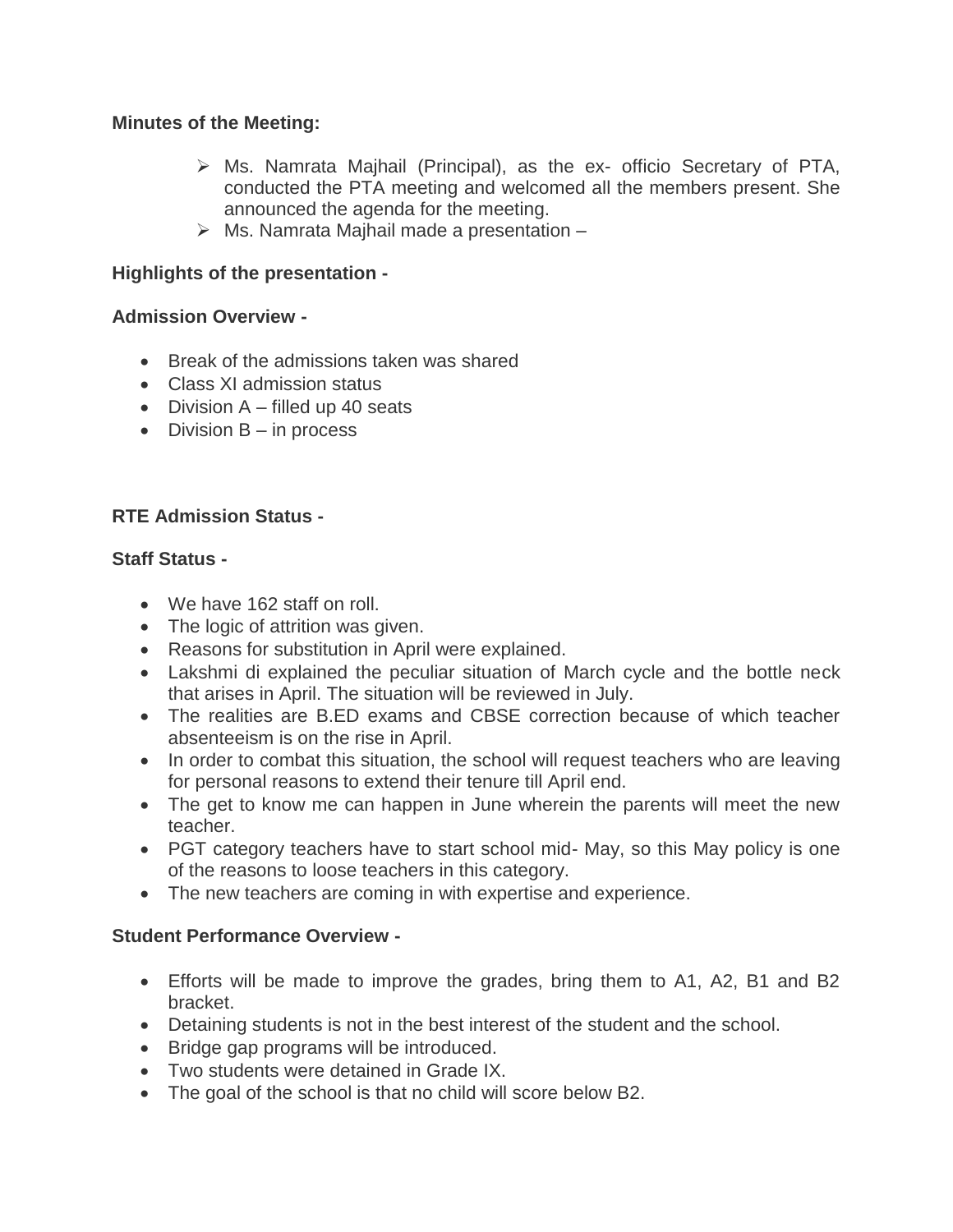- The focused group students will be closely monitored.
- CBSE is going to make new changes and the school is ready to brace all the changes.
- The school will put emphasis on Math and Science.
- The target will be to complete the portion by October  $-$  X, XI and XII and begin with solving practice papers.
- The academic cycle change will be looked into.

### **Highlights of the Year 2014 -15 -**

- Smooth opening of Senior Secondary Section
- Awarded as best CBSE school in Pune by Digital Learning Magazine
- TOS ranked 3<sup>rd</sup> for Top National Curriculum School by Times School Survey
- Role models felicitation
- Career Camp for Class X and XI
- Remarkable performance in Olympiad and Ignited Mind Lab's Mental Math

### **TOS is working on –**

- Sports Program at Secondary and Senior Secondary Level
- Review of the CSA program
- Academic Achievement of students
- Tackling discipline issues

# **Upcoming Events –**

- 23<sup>rd</sup> April 2015 Annual Day, Grand finale of Role Models theme with felicitation of 3 role models
- Accreditation readiness training
- Cyber School collaboration, with the first group of Class XII visiting the school in Stockholm.
- AFS program in the pipeline
- Robert Bosch Foundation program in the offing.
- Exploring Yukti for  $B -$  division  $-$  after school, weekend batches
- Shankar Mahadevan academy program for Class V concert
- Collaboration with Lila Poonawalla foundation for literacy and internship for students participating in this mission for community service
- 11 students from Class XII chosen for internship program.
- School sports program to spruce up the current sports program
- 8 leaders have enrolled in the Cambridge Diploma in Educational Leadership program
- Young expressions award nomination for best LSO program in 4 categories
- School re-opening dates